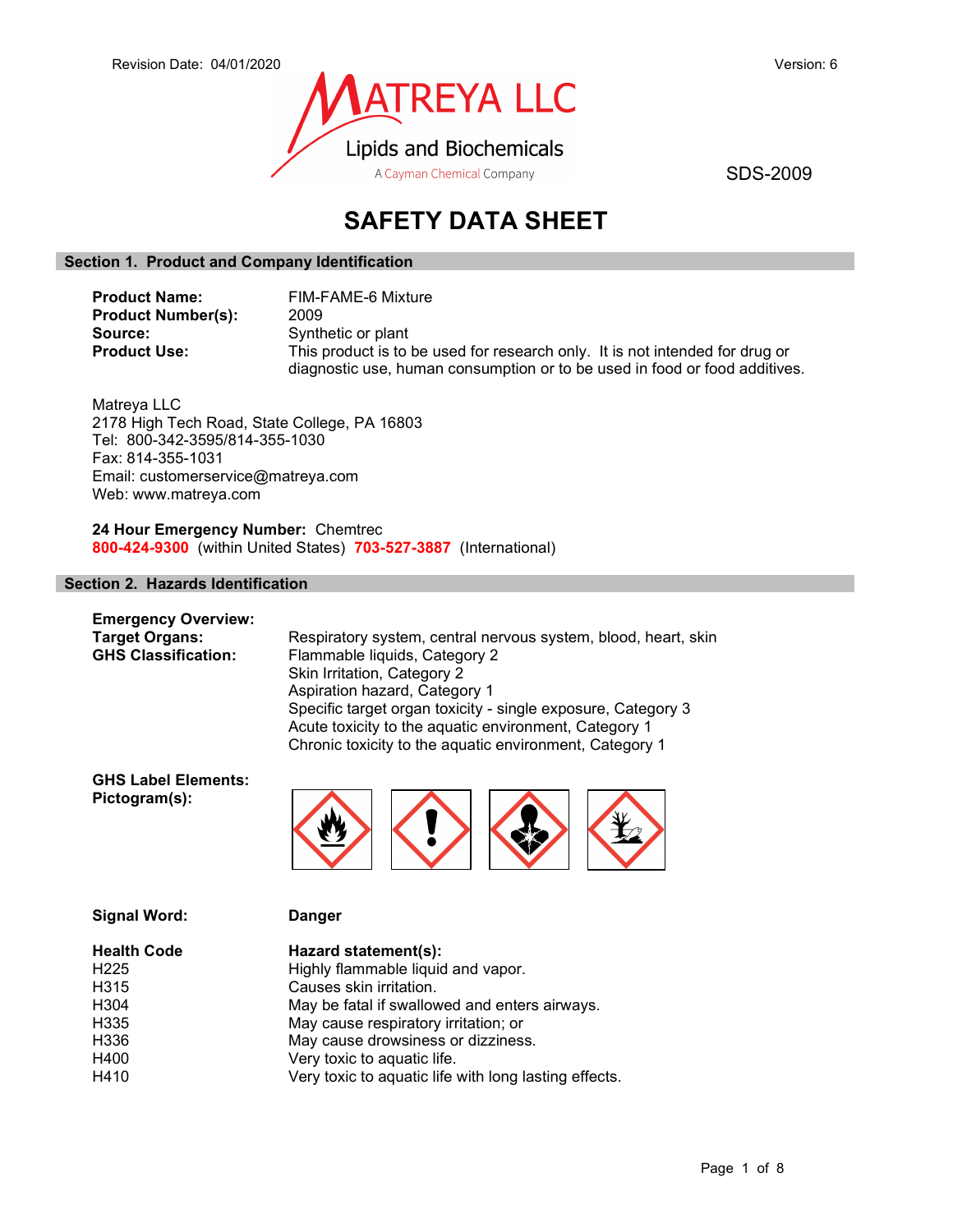| <b>Prevention Code</b><br>P210<br>P233<br>P240<br>P241<br>P242<br>P243<br>P261<br>P264<br>P271<br>P273<br>P280<br>P281 | <b>Prevention Statement(s):</b><br>Keep away from heat/sparks/open flames/hot surfaces. -No smoking<br>Keep container tightly closed.<br>Ground/bond container and receiving equipment.<br>Use explosion-proof electrical/ventilating/lighting/equipment.<br>Use only non-sparking tools.<br>Take precautionary measures against static discharge.<br>Avoid breathing dust/fume/gas/mist/vapors/spray.<br>Wash skin thoroughly after handling.<br>Use only outdoors or in a well-ventilated area.<br>Avoid release to the environment.<br>Wear protective gloves/protective clothing/eye protection/face protection.<br>Use personal protective equipment as required. |
|------------------------------------------------------------------------------------------------------------------------|------------------------------------------------------------------------------------------------------------------------------------------------------------------------------------------------------------------------------------------------------------------------------------------------------------------------------------------------------------------------------------------------------------------------------------------------------------------------------------------------------------------------------------------------------------------------------------------------------------------------------------------------------------------------|
|                                                                                                                        |                                                                                                                                                                                                                                                                                                                                                                                                                                                                                                                                                                                                                                                                        |
| <b>Response Code</b><br>P305, P351, P338                                                                               | <b>Response Statement(s):</b><br>IF IN EYES: Rinse cautiously with water for several minutes. Remove contact<br>lenses, if present and easy to do. Continue rinsing.                                                                                                                                                                                                                                                                                                                                                                                                                                                                                                   |
| P331                                                                                                                   | Do NOT induce vomiting.                                                                                                                                                                                                                                                                                                                                                                                                                                                                                                                                                                                                                                                |
| P302, P352                                                                                                             | IF ON SKIN: Wash with plenty of soap and water.                                                                                                                                                                                                                                                                                                                                                                                                                                                                                                                                                                                                                        |
| P321                                                                                                                   | Specific treatment (see supplemental first aid instructions).                                                                                                                                                                                                                                                                                                                                                                                                                                                                                                                                                                                                          |
| P332, P313                                                                                                             | If skin irritation occurs: Get medical advice/attention.                                                                                                                                                                                                                                                                                                                                                                                                                                                                                                                                                                                                               |
| P362                                                                                                                   | Take off contaminated clothing and wash before reuse.                                                                                                                                                                                                                                                                                                                                                                                                                                                                                                                                                                                                                  |
| P301, P310                                                                                                             | IF SWALLOWED: Immediately call a POISON CENTER or doctor/physician.                                                                                                                                                                                                                                                                                                                                                                                                                                                                                                                                                                                                    |
| P303, P361, P353                                                                                                       | IF ON SKIN (or hair): Remove/Take off immediately all contaminated clothing.<br>Rinse skin with water/shower.                                                                                                                                                                                                                                                                                                                                                                                                                                                                                                                                                          |
| P370, P378                                                                                                             | In case of fire: Use dry chemical, appropriate foam, or carbon dioxide; water                                                                                                                                                                                                                                                                                                                                                                                                                                                                                                                                                                                          |
| P312                                                                                                                   | spray for extinction.<br>Call a POISON CENTER or doctor/physician if you feel unwell.                                                                                                                                                                                                                                                                                                                                                                                                                                                                                                                                                                                  |
| P304, P340                                                                                                             | IF INHALED: Remove victim to fresh air and keep at rest in a position                                                                                                                                                                                                                                                                                                                                                                                                                                                                                                                                                                                                  |
| P391                                                                                                                   | comfortable for breathing.<br>Collect spillage.                                                                                                                                                                                                                                                                                                                                                                                                                                                                                                                                                                                                                        |
| <b>Storage Code</b>                                                                                                    | <b>Storage Statement(s):</b>                                                                                                                                                                                                                                                                                                                                                                                                                                                                                                                                                                                                                                           |
| P405                                                                                                                   | Store locked up.                                                                                                                                                                                                                                                                                                                                                                                                                                                                                                                                                                                                                                                       |
| P403, P235                                                                                                             | Store in a well-ventilated place. Keep cool.                                                                                                                                                                                                                                                                                                                                                                                                                                                                                                                                                                                                                           |
| P403, P233                                                                                                             | Store in a well-ventilated place. Keep container tightly closed.                                                                                                                                                                                                                                                                                                                                                                                                                                                                                                                                                                                                       |
| <b>Disposal Code</b>                                                                                                   | <b>Disposal Statement(s):</b>                                                                                                                                                                                                                                                                                                                                                                                                                                                                                                                                                                                                                                          |
| P501                                                                                                                   | Disposal of contents/container in accordance to                                                                                                                                                                                                                                                                                                                                                                                                                                                                                                                                                                                                                        |
|                                                                                                                        | local/regional/national/international regulation.                                                                                                                                                                                                                                                                                                                                                                                                                                                                                                                                                                                                                      |

# Section 3. Composition/Information on Ingredients

| <b>Product Name</b><br>Heptane | <b>CAS Number</b><br>142-82-5 | <b>Percent</b><br>95.4 |
|--------------------------------|-------------------------------|------------------------|
| Methyl butyrate                | 623-42-7                      | .14%                   |
| Methyl hexanoate               | 106-70-7                      | .14%                   |
| Methyl octanoate               | 111-11-5                      | .14%                   |
| Methyl decanoate               | 110-42-9                      | .14%                   |
| Methyl undecanoate             | 1731-86-8                     | .14%                   |
| Methyl dodecanoate             | 111-82-0                      | .14%                   |
| Methyl tridecanoate            | 1731-88-0                     | $.14\%$                |
| Methyl tetradecanoate          | 124-10-7                      | .14%                   |
| Methyl tetradecenoate (cis-9)  | 56219-06-8                    | .14%                   |
| Methyl pentadecanoate          | 7132-64-1                     | .14%                   |
| Methyl pentadecenoate (cis-10) | 90176-52-6                    | .14%                   |
| Methyl hexadecanoate           | 112-39-0                      | .14%                   |
| Methyl hexadecenoate (cis-9)   | 1120-25-8                     | .28%                   |
| Methyl heptadecanoate          | 1731-92-6                     | .14%                   |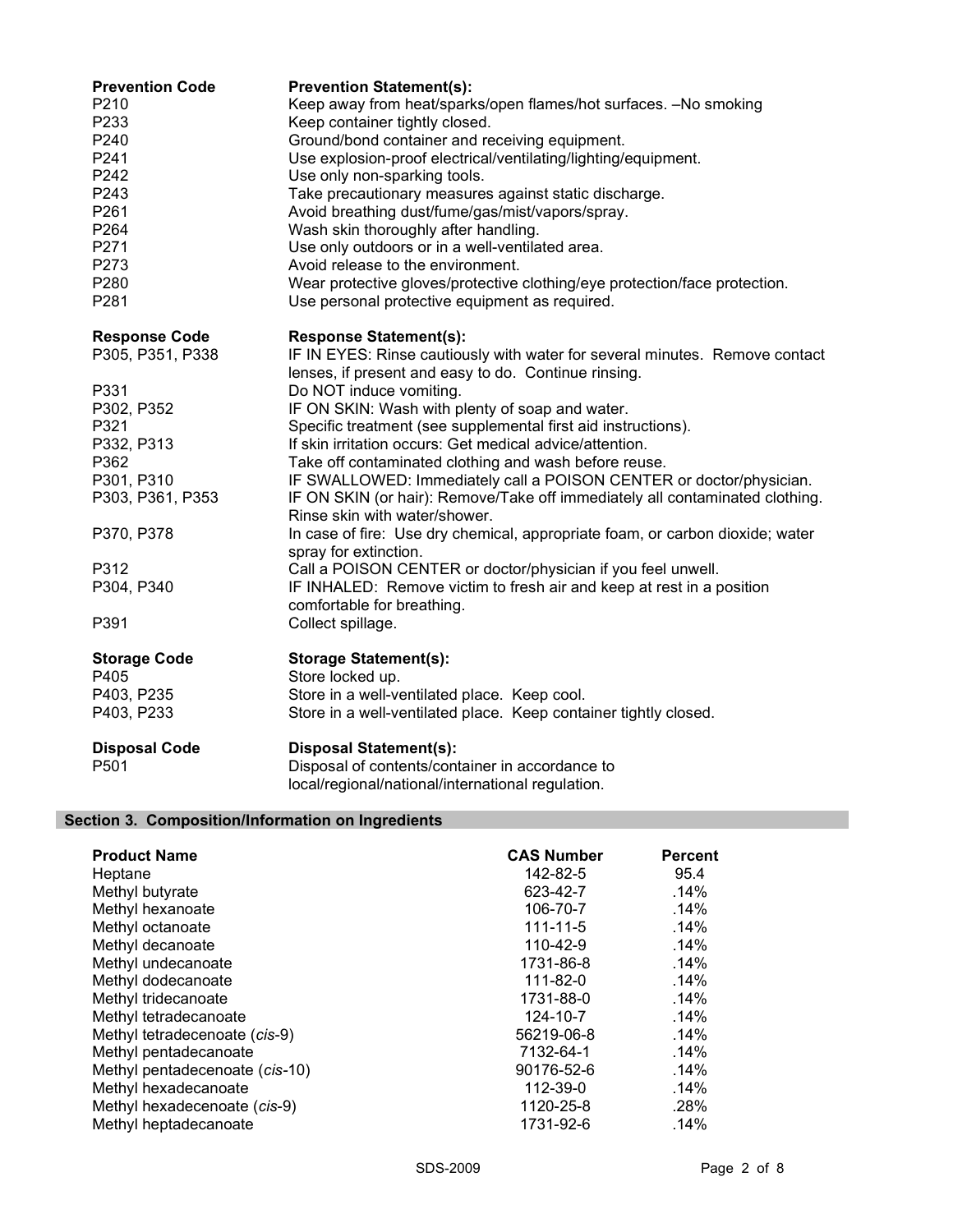| Methyl heptadecenoate (cis-10)                    | 75190-82-8     | $.14\%$ |
|---------------------------------------------------|----------------|---------|
| Methyl octadecanoate                              | 112-61-8       | .14%    |
| Methyl octadecenoate (trans-9)                    | 1937-62-8      | .14%    |
| Methyl octadecenoate (cis-9)                      | 112-62-9       | .14%    |
| Methyl octadecadienoate (all cis-9,12)            | 112-63-0       | .14%    |
| Methyl eicosanoate                                | 1120-28-1      | .14%    |
| Methyl octadecatrienoate (all cis-6,9,12)         | 16326-32-2     | .14%    |
| Methyl eicosenoate (cis-11)                       | 2390-09-2      | .14%    |
| Methyl octadecatrienoate (all cis-9,12,15)        | $301 - 00 - 8$ | .14%    |
| Methyl eicosadienoate (all cis-11,14)             | 2463-02-7      | .14%    |
| Methyl docosanoate                                | 929-77-1       | .14%    |
| Methyl eicosatrienoate (all cis-8,11,14)          | 21061-10-9     | $.14\%$ |
| Methyl docosenoate (cis-13)                       | 1120-34-9      | .14%    |
| Methyl eicosatrienoate (all cis-11,14,17)         | 82729-72-4     | .14%    |
| Methyl eicosatetraenoate (all cis-5,8,11,14)      | 2566-89-4      | .14%    |
| Methyl docosadienoate (all cis-13,16)             | 61012-47-3     | .14%    |
| Methyl tetracosenoate (cis-15)                    | 2733-88-2      | .14%    |
| Methyl docosahexaenoate (all cis-4,7,10,13,16,19) | 2566-90-7      | .14%    |

### Inhalation:

Move exposed person to fresh air. If not breathing, if breathing is irregular or if respiratory arrest occurs, provide artificial respiration or oxygen by trained personnel. Consult a physician.

#### Skin:

In case of contact, immediately flush skin with plenty of water for at least 15 minutes while removing contaminated clothing and shoes. Consult a physician. Thoroughly wash or discard clothing and shoes before reuse.

#### Eyes:

Immediately flush with plenty of water. After initial flushing, remove any contact lenses and continue flushing for at least 15 minutes. Have eyes examined and tested by medical personnel.

### Ingestion:

If swallowed, do NOT induce vomiting unless directed to do so by medical personnel. Never give anything by mouth to an unconscious person. Get medical attention immediately.

### Section 5. Fire Fighting Measures

#### Suitable extinguishing media:

Use dry chemical, appropriate foam, or carbon dioxide; water spray.

# Specific hazards arising from the chemical:

Extremely flammable in presence of open flames, sparks, and static discharge.

#### Special protective actions for fire fighters:

Evacuate area and fight fire from a safe distance. Do not stay in dangerous zone without suitable chemical protection clothing and self-contained breathing apparatus.

#### Special protective equipment for fire fighters:

As in any fire, wear self-contained breathing apparatus pressure-demand, (MSHA/NIOSH approved or equivalent) and full protective gear.

#### Section 6. Accidental Release Measures

#### Personal precautions:

No action shall be taken involving any personal risk or without suitable training. Evacuate surrounding areas. Keep unnecessary and unprotected personnel from entering. Do not touch or walk through spilled material. Shut off all ignition sources. Do not breathe vapor or mist. Provide adequate ventilation. Wear appropriate personal protective equipment.

#### Environmental precautions:

Avoid dispersal of spilled material and runoff and contact with soil, waterways, drains and sewer. Inform the relevant authorities if the product has caused environmental pollution (sewer, waterways, soil or air).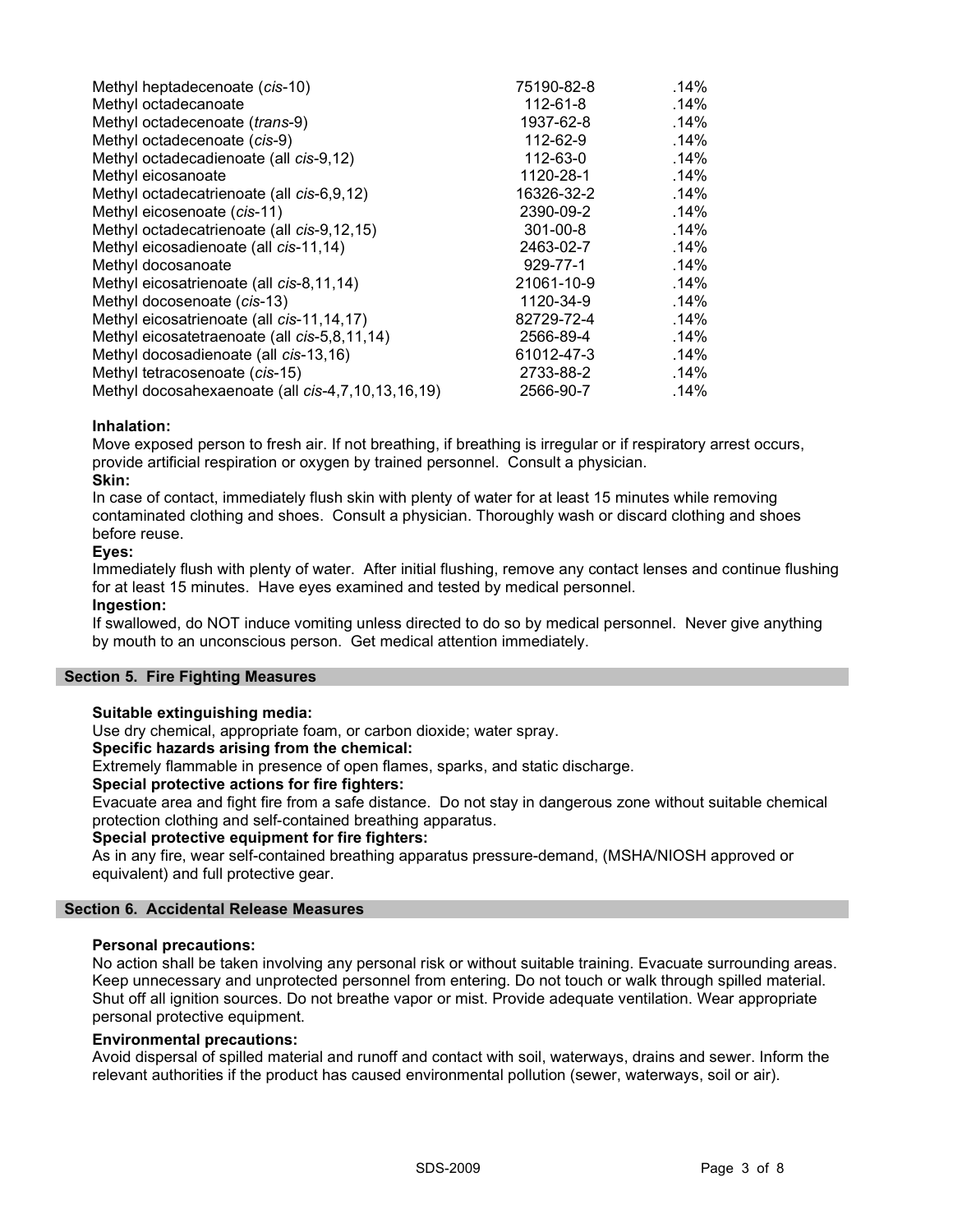#### Methods and Materials for containment and cleaning up:

Keep away from heat. Keep away from sources of ignition. Stop leak if without risk. Prevent entry into sewers, water sources, basements or confines spaces. Contain and collect spillage with non-combustible, absorbent material and place in container for disposal according to local regulations. Do not touch spilled material. Call for assistance on disposal. Be careful that the product is not present at a concentration level above TLV. Check TLV on the SDS and with local authorities.

#### Section 7. Handling and Storage

#### Precautions for safe handling:

Avoid contact with eyes, skin or clothing. Do not breathe vapor or mist. Do not ingest. Use only with adequate ventilation. Store and use away from heat, sparks, open flame or any other ignition source. Keep sealed when not in use. Wear appropriate personal protective equipment.

#### Conditions for safe storage, including incompatibilities:

Recommended storage temperature: -20°C. Store in a tightly closed container. Separate from oxidizing materials.

#### Section 8. Exposure Controls/Personal Protection

| <b>Product Name</b> | <b>CAS Number</b> | Type       | <b>Exposure Limits</b> | <b>Source</b> |
|---------------------|-------------------|------------|------------------------|---------------|
| Heptane             | 142-82-5          | TWA (8Hr)  | $400$ ppm              | USA (ACGIH)   |
|                     |                   | TWA (8Hr)  | 500 ppm                | USA (OSHA)    |
|                     |                   | TWA        | 400 ppm                | Australia     |
|                     |                   | <b>TWA</b> | 400 ppm                | Belgium       |
|                     |                   | <b>VME</b> | 500 ppm                | France        |
|                     |                   | <b>MAK</b> | 2100 mg/m <sup>3</sup> | Germany       |
|                     |                   | <b>TWA</b> | 2000 mg/m <sup>3</sup> | Hungary       |
|                     |                   | <b>OEL</b> | 200 ppm                | Japan         |
|                     |                   | <b>TWA</b> | 400 ppm                | Korea         |
|                     |                   | MAC-TGG    | 1200 mg/m <sup>3</sup> | Netherlands   |
|                     |                   | <b>TWA</b> | 400 ppm                | New Zealand   |
|                     |                   | <b>TWA</b> | 200 ppm                | Sweden        |
|                     |                   | <b>MAK</b> | 400 ppm                | Switzerland   |
|                     |                   | TWA        | 500 ppm                | UK            |

#### Engineering Controls:

Use process enclosures, local exhaust ventilation, or other engineering controls to control airborne levels below recommended exposure limits.

#### Personal Protective Equipment:

#### Respiratory protection:

Use only in a well ventilated area. Wear an appropriate NIOSH/MSHA approved air-purifying respirator. If warranted, wear a positive pressure air-supplied respirator in situations where there may be potential for airborne exposure.

#### Hand protection:

Chemical-resistant, impervious gloves should be worn at all times when handling chemical products.

# Recommended: Nitrile rubber

# Eye protection:

Safety eyewear should be worn at all times to avoid exposure to liquid splashes, mists or dusts.

# Recommended: Splash goggles

# Skin protection:

Protective clothing should be selected specifically for the working place, depending on concentration and quantity of the hazardous substances handled. Recommended: Lab coat

#### Section 9. Physical and Chemical Properties

Appearance: Liquid

Odor: Gasoline-like odor **Odor threshold:** No data available **PH:** No data available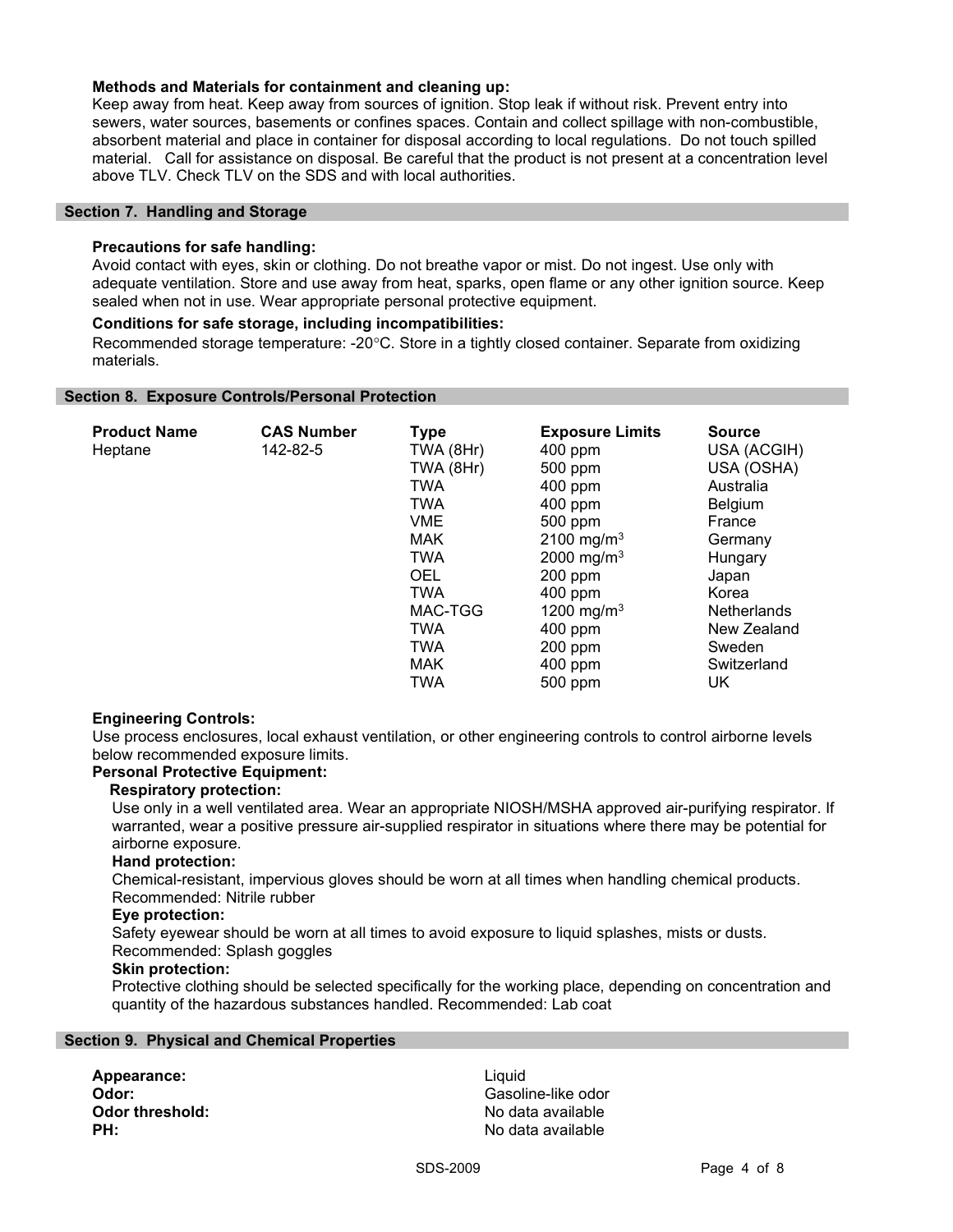Melting/Freezing point:  $-91^{\circ}C (-131^{\circ}F)$ Initial boiling point and boiling range:  $98^{\circ}C (209^{\circ}F)$ Flash point:  $-4.0^{\circ}$ C (25°F)-closed cup Evaporation rate (Butyl acetate = 1): No data available Upper/Lower flammability or explosive limit: LEL 1.05%

Vapor pressure (72°C): 40 mmHg Vapor density (Air=1): 3.5 Relative density: 0.68 Solubility (ies): No data available Partition coefficient (n-octanol/water): Log Pow: >300 Auto-ignition temperature: 222°C (433°F) Decomposition temperature: No data available Viscosity: No data available

UEL 6.7%

#### Section 10. Stability and Reactivity

#### Reactivity:

Stable under recommended storage conditions.

#### Chemical stability:

Stable under recommended storage conditions.

#### Possibility of hazardous reaction:

Under normal conditions of storage and use, hazardous reactions will not occur.

#### Conditions to avoid:

Avoid excessive heat for prolonged periods of time. Avoid all possible sources of ignition (spark or flame).

#### Incompatible materials:

Avoid strong oxidizing substances.

# Hazardous decomposition products:

Carbon oxides (CO, CO2), water

#### Section 11. Toxicological Information

# Acute toxicity:

Heptane

LC50: Inhalation - Rat - 10 gm/m<sup>3</sup>  $@$  4 hour exposure time LD50: Oral - Rat – No data available

# Skin corrosion / irritation:

No data available

# Serious eye damage / irritation:

Eyes - rabbit – No data available

# Respiratory or skin sensitization:

No sensitization information affects known.

#### Germ cell mutagenicity:

Heptane is not expected to cause mutagenic affects in humans.

#### Carcinogenicity:

No classification data on carcinogenic properties of this material is available from the EPA, IARC, NTP, OSHA or ACGIH.

#### Reproductive toxicity:

Heptane is not expected to cause adverse effects in humans.

#### Specific target organ toxicity - single exposure:

Category 1 single exposure may cause damage to respiratory system, central nervous system or skin.

# Specific target organ toxicity - repeated exposure:

No data available

#### Aspiration hazard:

May be fatal if swallowed and enters airways.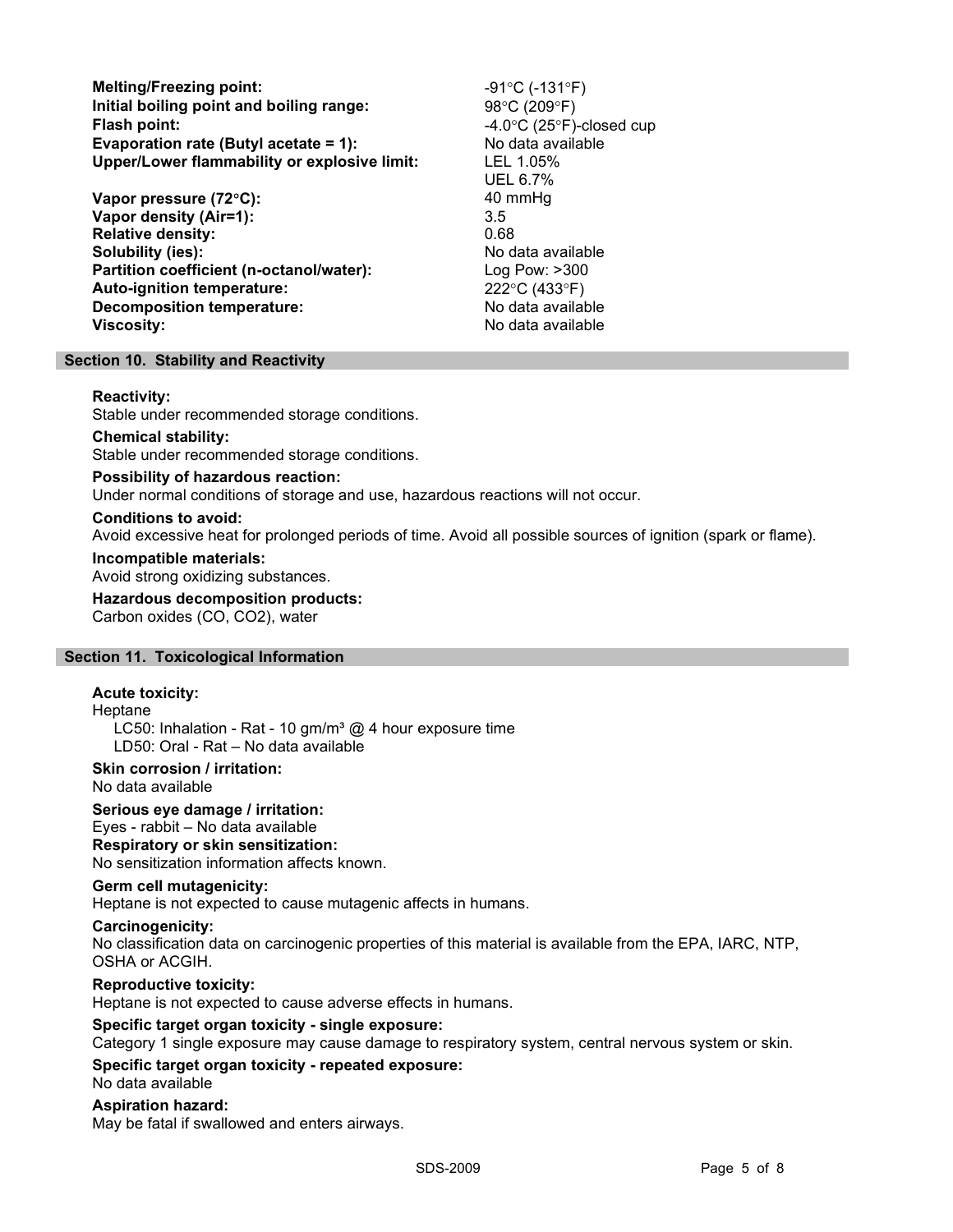# Section 12. Ecological Information

| Toxicity: | LC50 | Tilapia mossambica           | $375 \text{ mg/l}$ | 96 h |
|-----------|------|------------------------------|--------------------|------|
| Fish      | LC50 | Carassius auratus (goldfish) | 4 ma/l             | 24 h |
|           | EC50 | Daphnia magna (Water flea)   | $1.5 \text{ ma/l}$ | 48 h |

#### Persistence and degradability:

The substance is readily biodegradable. Expected to degrade rapidly in air.

Bioaccumulative potential: Indication of bioaccumulation.

# Mobility in soil:

No data available

#### Other adverse effects:

This material is expected to be toxic to aquatic life. Should not be released into the environment.

### Section 13. Disposal Consideration

#### Disposal methods:

Observe all federal, state, and local environmental regulations. Contact a licensed professional waste disposal service to dispose of this material.

# Section 14. Transportation Information

| GUUUT 17. TIANSPORANON MIUHIMANON                                                                                                                                                                 |                                              |
|---------------------------------------------------------------------------------------------------------------------------------------------------------------------------------------------------|----------------------------------------------|
| <b>Transportation quantity:</b>                                                                                                                                                                   | This item shipped as an excepted quantity.   |
| DOT (US)<br><b>UN Number:</b><br><b>UN Proper shipping name:</b><br><b>Transportation hazard class(es):</b><br>Packaging group (if applicable):<br><b>Marine pollutant:</b>                       | 1206<br>Heptanes<br>3<br>Ш<br>No             |
| <b>Land Transport ADR/RID</b><br><b>UN Number:</b><br><b>UN Proper shipping name:</b><br><b>Transportation hazard class(es):</b><br>Packaging group (if applicable):<br><b>Marine pollutant:</b>  | 1206<br>Heptanes<br>3<br>Ш<br>No             |
| <b>Maritime Transport IMDG</b><br><b>UN Number:</b><br><b>UN Proper shipping name:</b><br><b>Transportation hazard class(es):</b><br>Packaging group (if applicable):<br><b>Marine pollutant:</b> | 1206<br>Heptanes<br>3<br>Ш<br>No             |
| <b>Air Transport ICAO/IATA</b><br><b>UN Number:</b><br><b>UN Proper shipping name:</b><br><b>Transportation hazard class(es):</b><br>Packaging group (if applicable):<br><b>Marine pollutant:</b> | 1206<br>Heptanes<br>3<br>$\mathbf{II}$<br>No |
|                                                                                                                                                                                                   |                                              |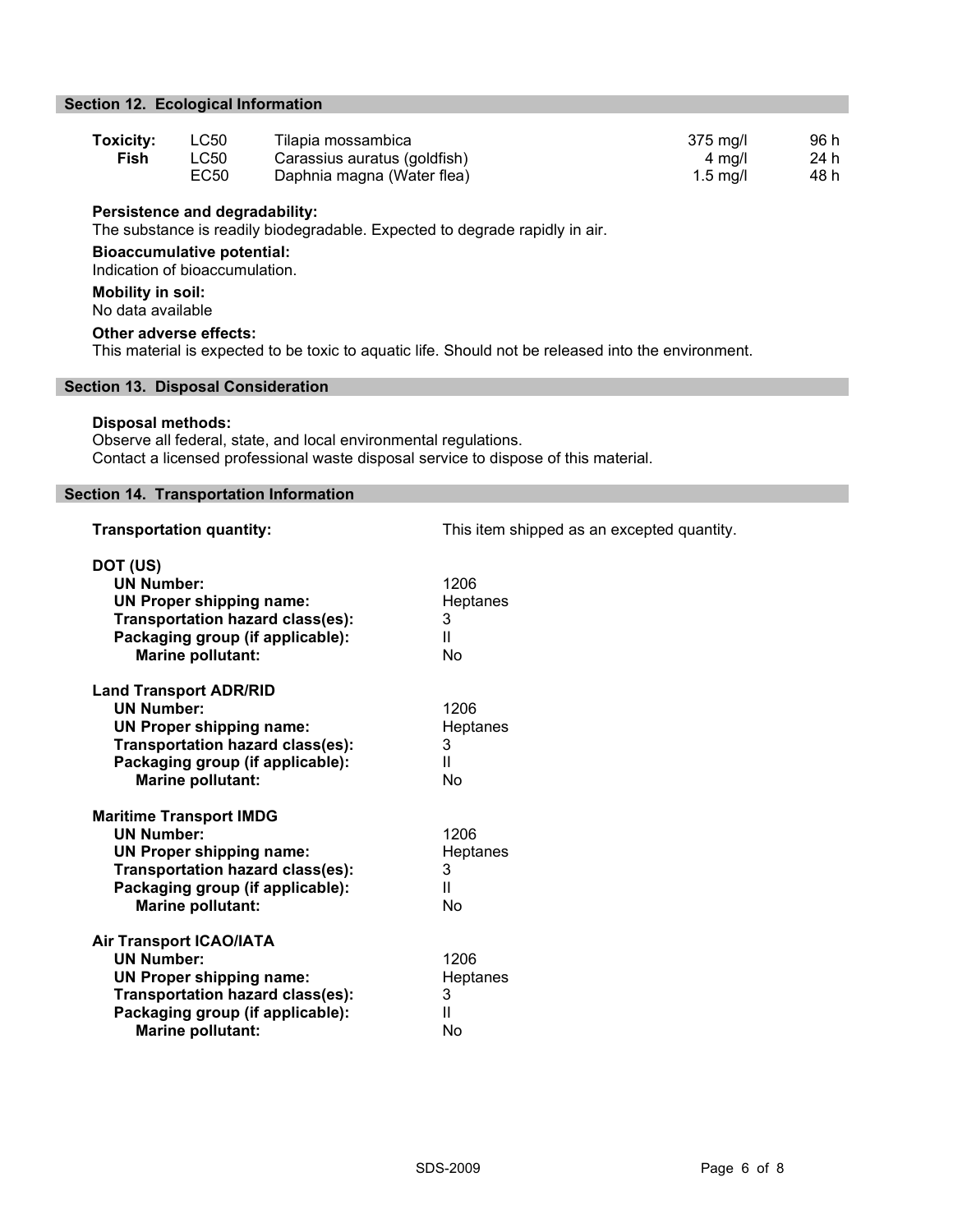# Section 15. Regulatory Information

# DSL/NDSL status:

This product contains the following components that are on the Canadian NDSL list.

| <b>Component</b>                             | <b>CAS Number</b> |
|----------------------------------------------|-------------------|
| Methyl undecanoate                           | 1731-86-8         |
| Methyl tridecanoate                          | 1731-88-0         |
| Methyl heptadecanoate                        | 1731-92-6         |
| Methyl eicosanoate                           | 1120-28-1         |
| Methyl docosanoate                           | 929-77-1          |
| Methyl docosenoate (cis-13)                  | 1120-34-9         |
| Methyl eicosatetraenoate (all cis-5,8,11,14) | 2566-89-4         |

This product contains the following components that are on the Canadian DSL list.

| <b>Component</b>                           | <b>CAS Number</b> |
|--------------------------------------------|-------------------|
| Heptane                                    | 142-82-5          |
| Methyl butyrate                            | 623-42-7          |
| Methyl hexanoate                           | 106-70-7          |
| Methyl octanoate                           | 111-11-5          |
| Methyl decanoate                           | 110-42-9          |
| Methyl dodecanoate                         | 111-82-0          |
| Methyl tetradecanoate                      | 124-10-7          |
| Methyl pentadecanoate                      | 7132-64-1         |
| Methyl hexadecanoate                       | 112-39-0          |
| Methyl octadecanoate                       | 112-61-8          |
| Methyl octadecanoate (trans-9)             | 1937-62-8         |
| Methyl octadecadienoate (all cis-9,12)     | 112-63-0          |
| Methyl octadecatrienoate (all cis-9,12,15) | $301 - 00 - 8$    |

# **TSCA**

This product contains the following components that are listed on the TSCA inventory.

| <b>Component</b>                             | <b>CAS Number</b> |
|----------------------------------------------|-------------------|
| Heptane                                      | 142-82-5          |
| Methyl butyrate                              | 623-42-7          |
| Methyl hexanoate                             | 106-70-7          |
| Methyl octanoate                             | $111 - 11 - 5$    |
| Methyl decanoate                             | 110-42-9          |
| Methyl dodecanoate                           | 111-82-0          |
| Methyl tetradecanoate                        | 124-10-7          |
| Methyl pentadecanoate                        | 7132-64-1         |
| Methyl hexadecanoate                         | 112-39-0          |
| Methyl octadecanoate                         | 112-61-8          |
| Methyl octadecanoate (trans-9)               | 1937-62-8         |
| Methyl octadecadienoate (all cis-9,12)       | 112-63-0          |
| Methyl octadecatrienoate (all cis-9,12,15)   | $301 - 00 - 8$    |
| Methyl undecanoate                           | 1731-86-8         |
| Methyl tridecanoate                          | 1731-88-0         |
| Methyl heptadecanoate                        | 1731-92-6         |
| Methyl eicosanoate                           | 1120-28-1         |
| Methyl docosanoate                           | 929-77-1          |
| Methyl docosenoate (cis-13)                  | 1120-34-9         |
| Methyl eicosatetraenoate (all cis-5,8,11,14) | 2566-89-4         |
|                                              |                   |

#### Massachusetts Right To Know Components:

| Component | <b>CAS Number</b> |
|-----------|-------------------|
| Heptane   | 142-82-5          |